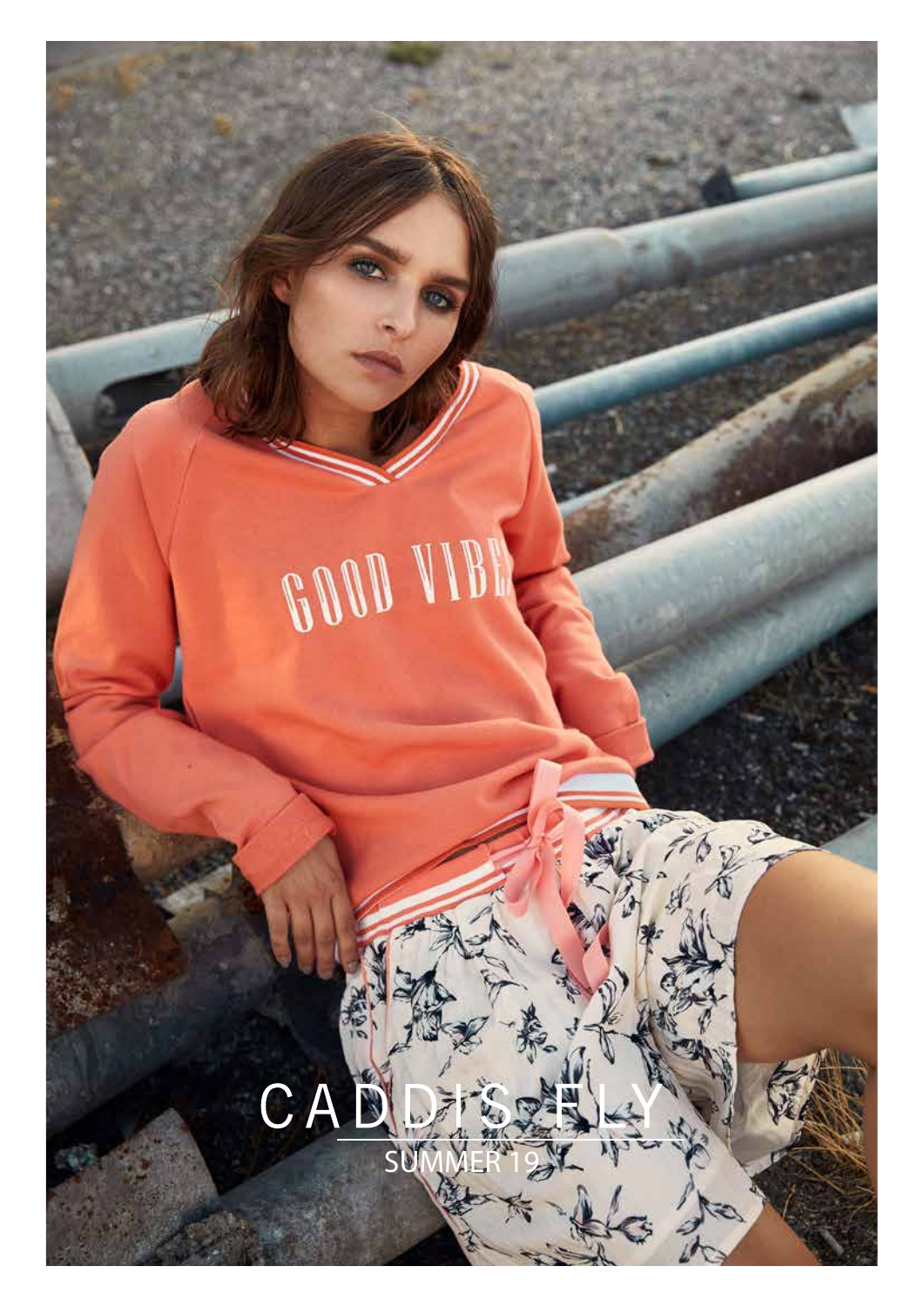# CADDIS FLY

CADDIS FLY is an international brand which designs timeless and fashionable styles which gives your look a relaxed sophisticated expression. Our focus is on cool and eyecatching details which work for every day.

CADDIS FLY represents a strong independent woman who likes a casual look with a raw edge. She dares to go her own way with a positive and confident energy.

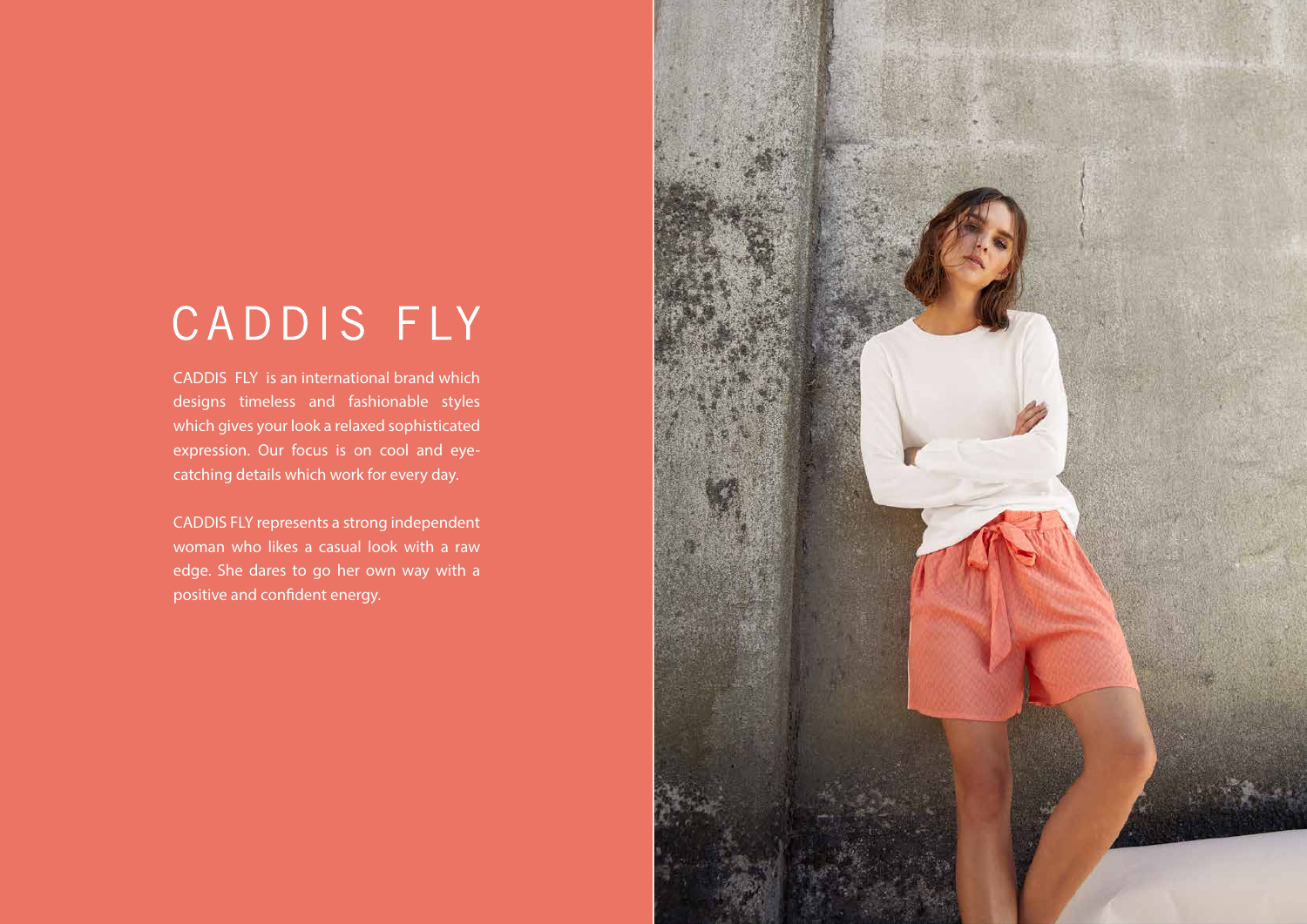

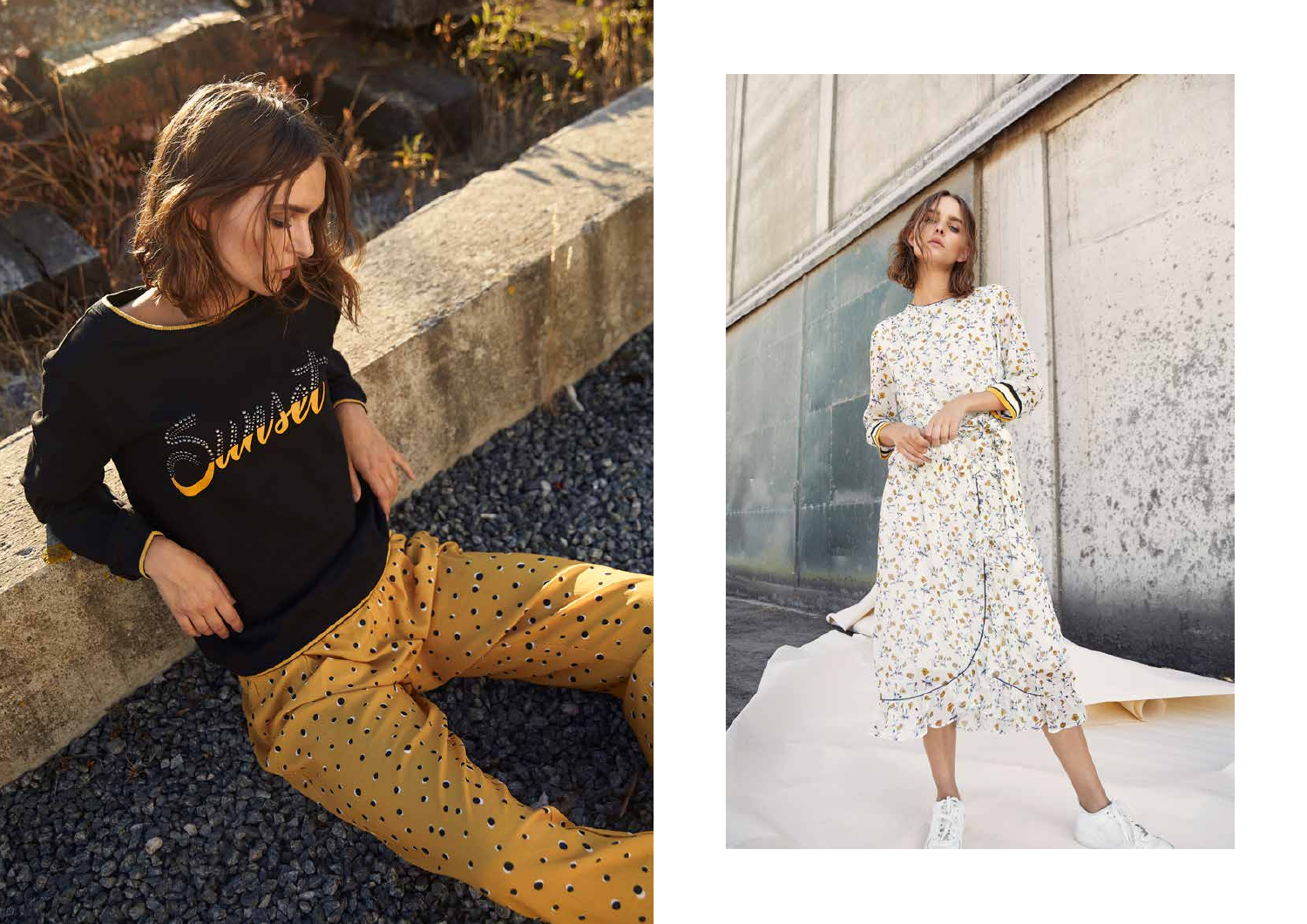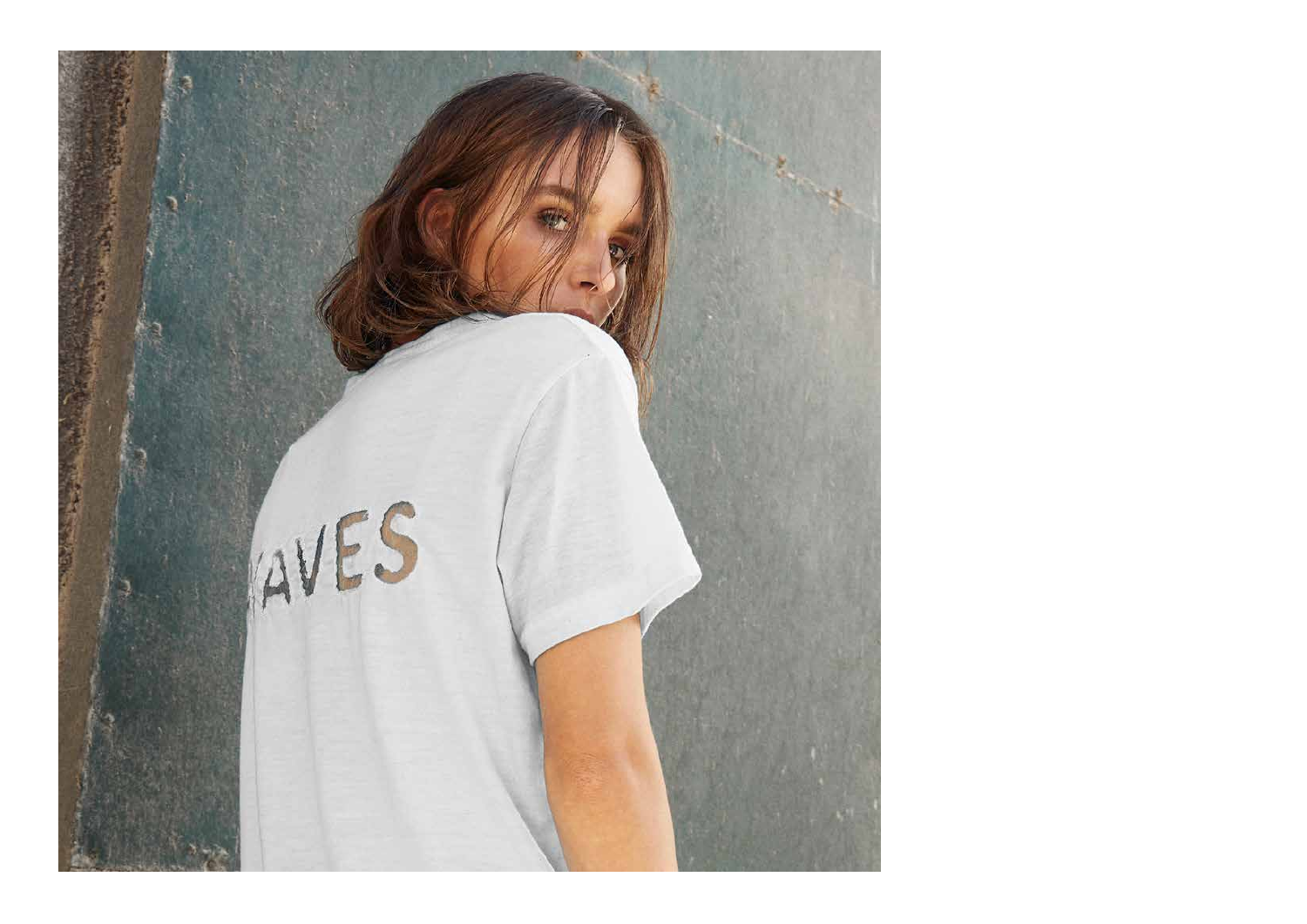

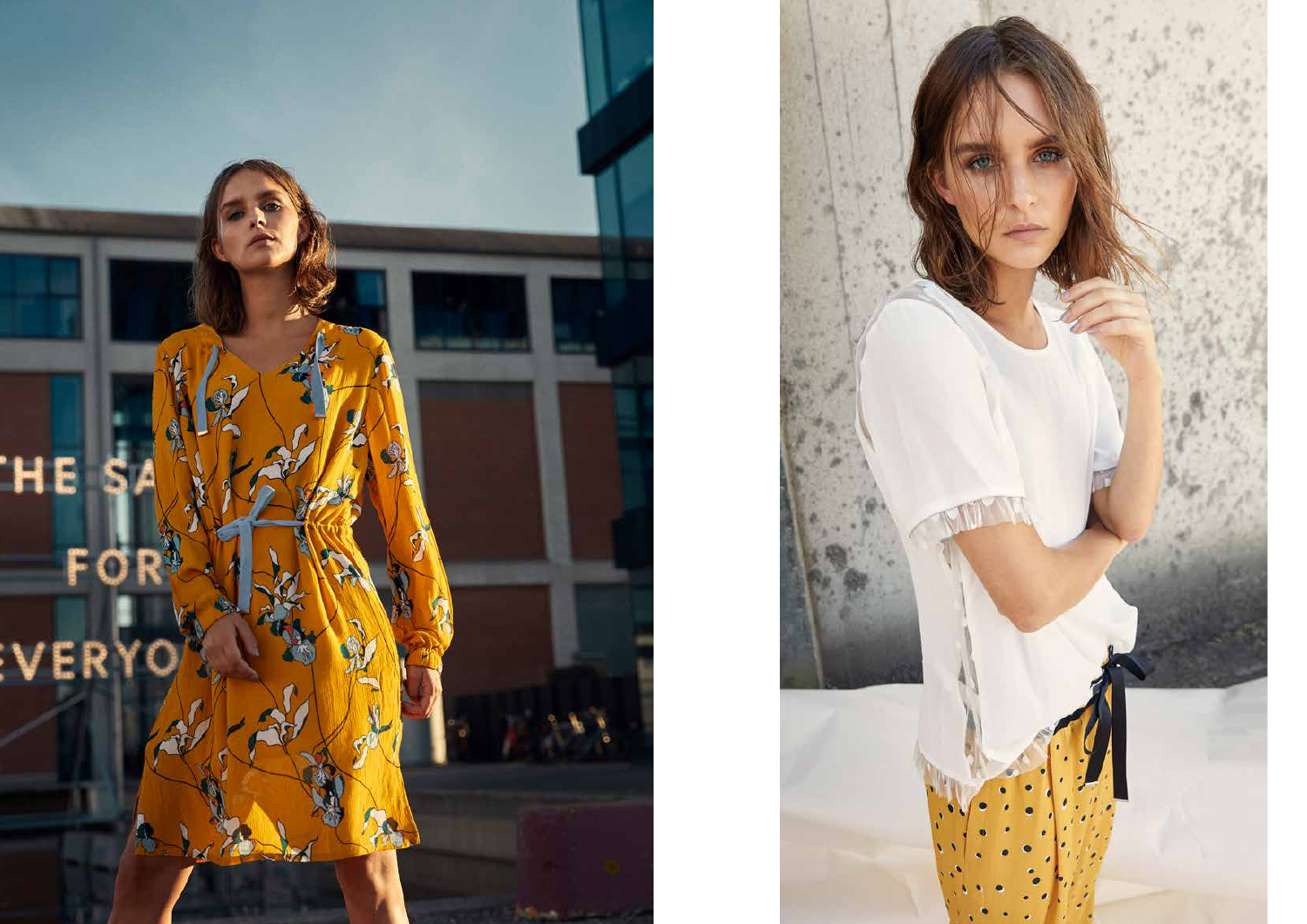

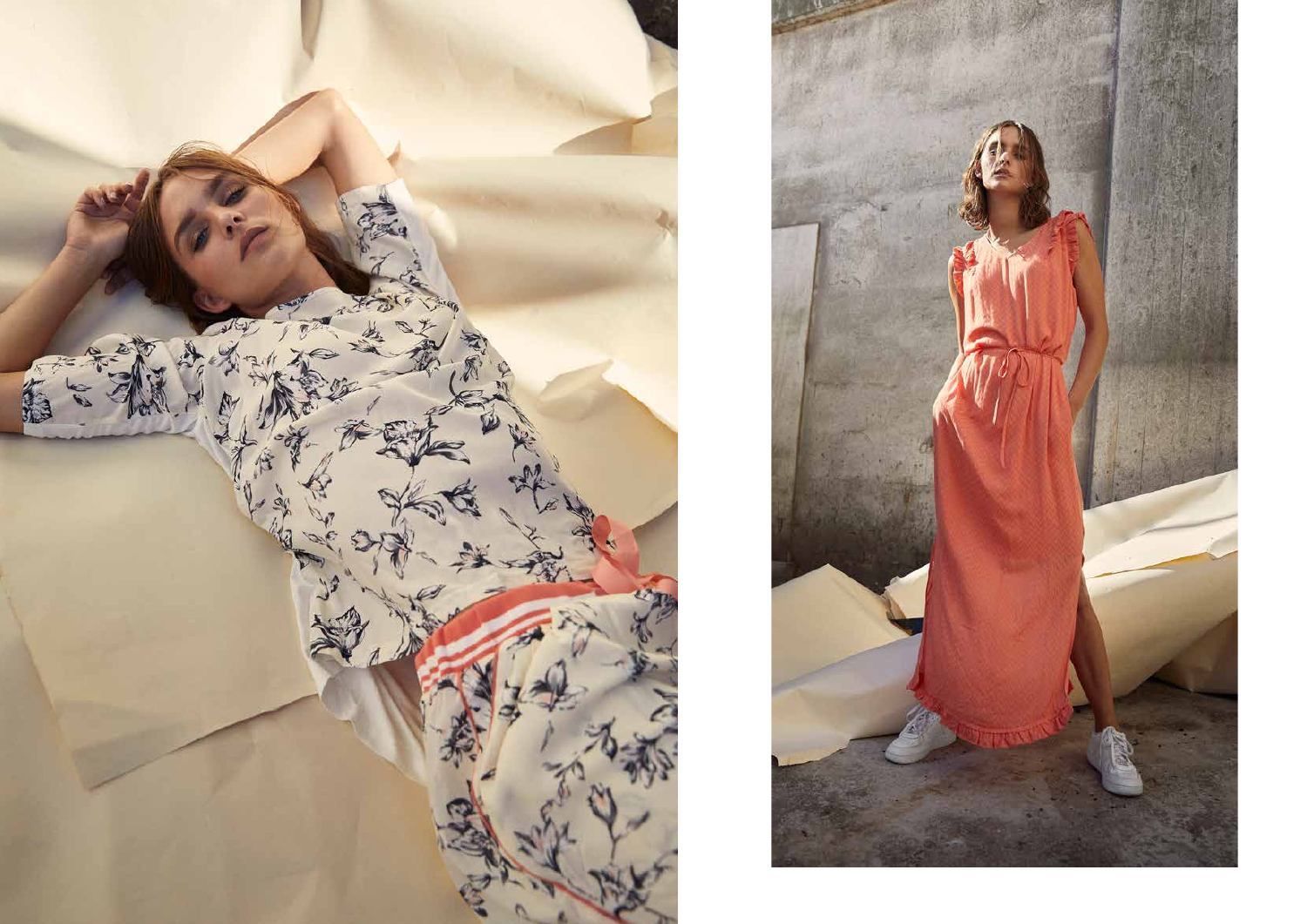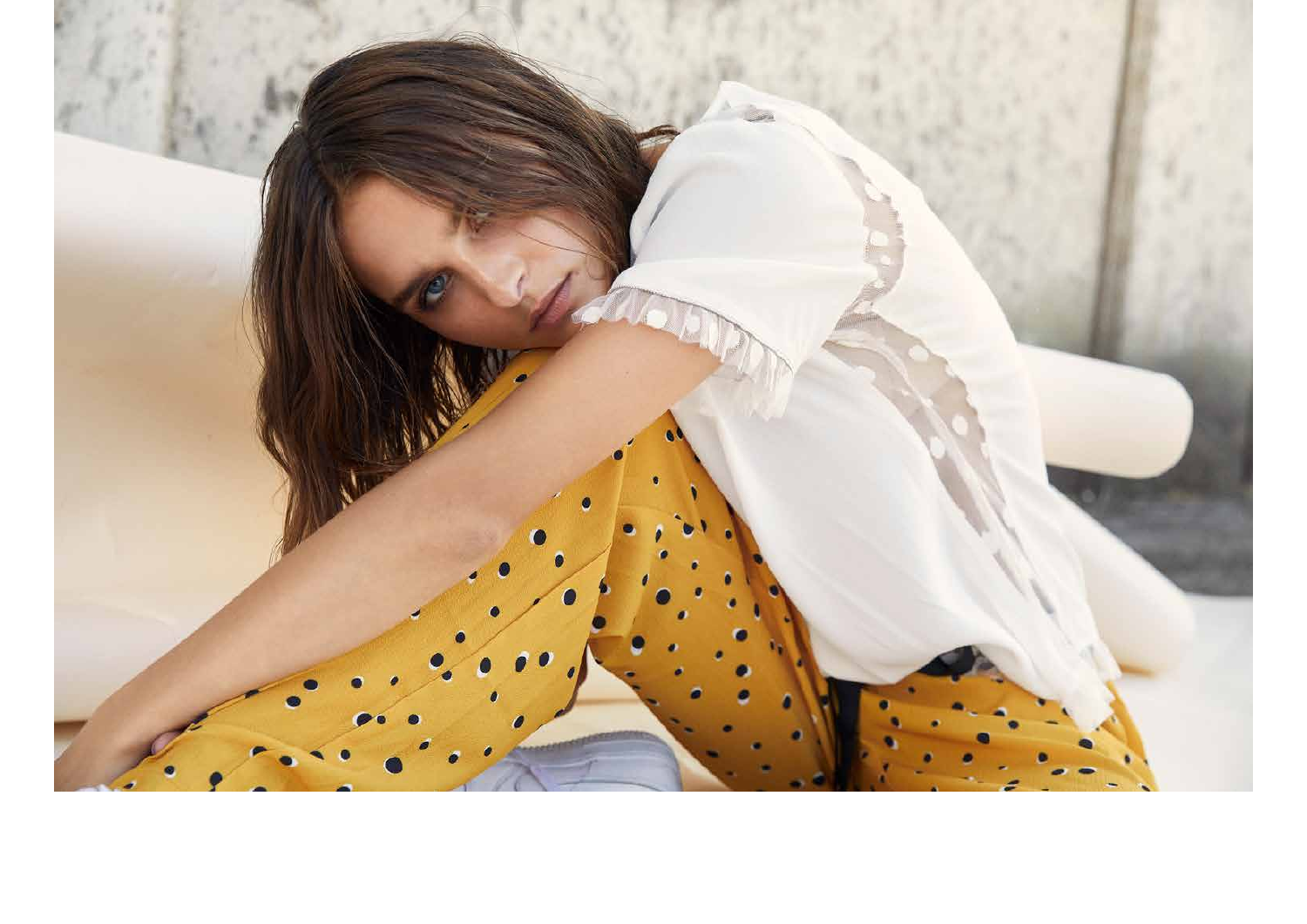